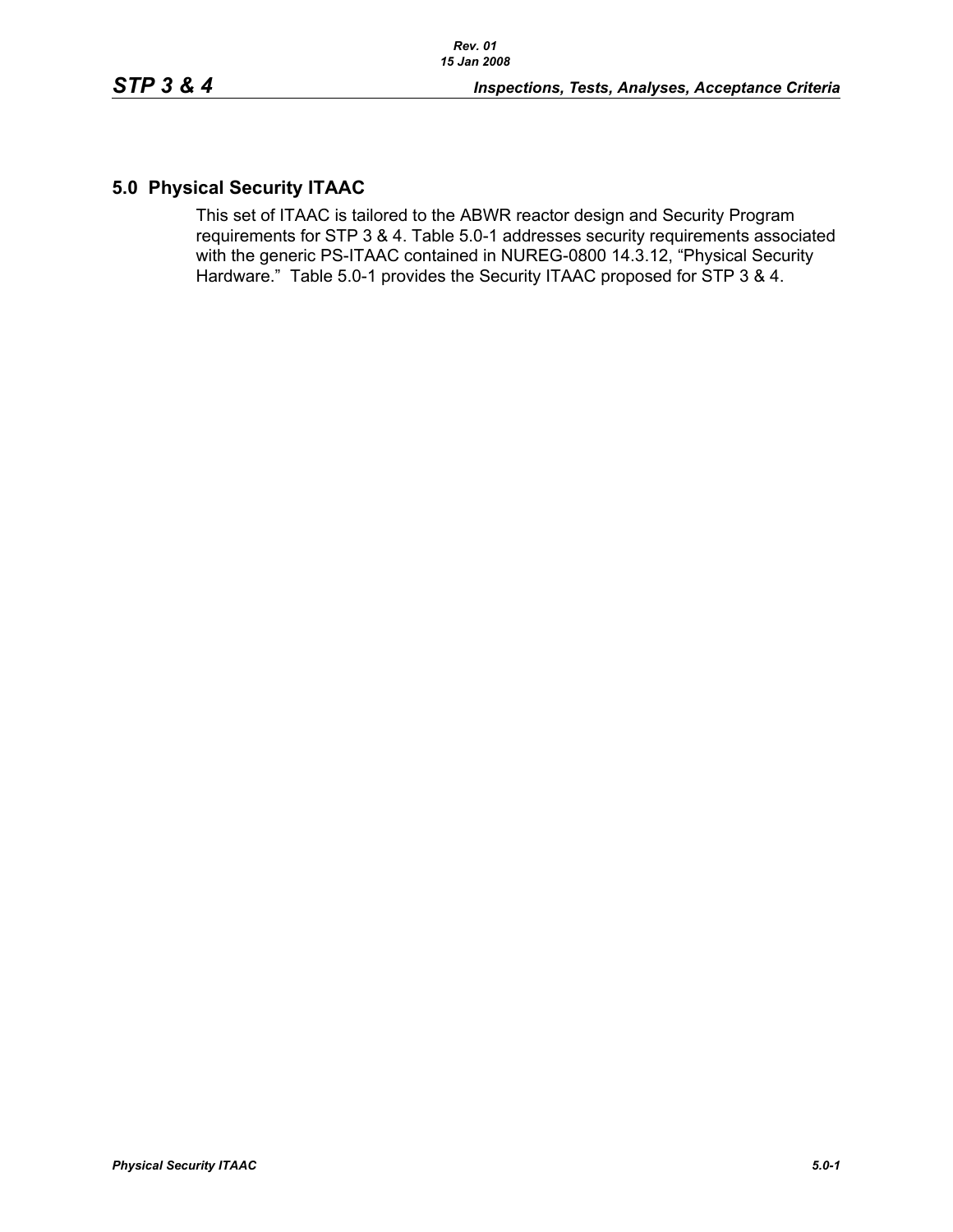## **Table 5.0-1 Physical Security— Inspection, Test, Analysis, and Acceptance Criteria| (PS-ITAAC)<sup>1</sup>**

| <b>Design Description</b>                                                                                                                                                                                    | <b>Inspections, Tests, Analysis</b>                                                                                                                                                                                                                                                                    | <b>Acceptance Criteria</b>                                                                                                                                                                                                                                  |
|--------------------------------------------------------------------------------------------------------------------------------------------------------------------------------------------------------------|--------------------------------------------------------------------------------------------------------------------------------------------------------------------------------------------------------------------------------------------------------------------------------------------------------|-------------------------------------------------------------------------------------------------------------------------------------------------------------------------------------------------------------------------------------------------------------|
| (1) Vital equipment shall be<br>located only within a vital area.                                                                                                                                            | Inspections will be performed of<br>the location of as-installed vital<br>equipment.                                                                                                                                                                                                                   | (1) Vital equipment is located<br>only within a vital area.                                                                                                                                                                                                 |
| (2) Access to vital equipment<br>requires passage through at least<br>two physical barriers.                                                                                                                 |                                                                                                                                                                                                                                                                                                        | (2) Access to the vital area<br>has at least two physical<br>barriers                                                                                                                                                                                       |
| Physical barriers for the<br>protected area perimeter are not<br>part of a vital area barrier.                                                                                                               | An inspection of the protected area<br>perimeter barrier will be performed.                                                                                                                                                                                                                            | Physical barriers at the<br>perimeter of the protected<br>area are separated from<br>other barriers designated as<br>a physical barrier.                                                                                                                    |
| Isolation zones shall be<br>maintained in outdoor areas<br>adjacent to the physical barrier at<br>the perimeter of the protected<br>area permit observation on either<br>side of the barrier.                | An inspection will be performed of<br>the outdoor areas adjacent to the<br>physical barrier at the perimeter of<br>the protected area.                                                                                                                                                                 | Isolation zones exist in<br>outdoor areas adjacent to the<br>physical barrier at the<br>perimeter of the protected<br>area and are large enough to<br>permit observation of the<br>activities of people on either<br>side of the barrier.                   |
| Intrusion detection system<br>detects penetration or attempted<br>penetration of the Protected Area<br>(PA) Barrier.                                                                                         | Tests of the protected area (PA)<br>intrusion detection system will be<br>performed using simulated<br>penetration.                                                                                                                                                                                    | The intrusion detection<br>system detects the simulated<br>penetration of the PA barrier<br>and alarms annunciate in the<br>CAS and SAS.                                                                                                                    |
| Exterior areas within the<br>protected area are illuminated.                                                                                                                                                 | Tests will be performed of the<br>illumination in the isolation zones<br>of the PA and the external areas<br>within the PA.                                                                                                                                                                            | Illumination in isolation zones<br>and exterior areas within the<br>protected area is not less<br>than 0.2 footcandle<br>measured horizontally at<br>ground level.                                                                                          |
| External walls, doors, ceiling<br>and floors in the main control<br>room, central alarm station,<br>and the last access control<br>function for access to the pro-<br>tected area are bullet resis-<br>tant. | Inspections, analysis or a com-<br>bination of inspections and<br>analysis of the walls, doors,<br>ceiling and floors will be per-<br>formed for the main control<br>room, central alarm station, and<br>the last access control function<br>for access to the protected area<br>are bullet resistant. | The walls, doors, ceiling<br>and floors have been con-<br>structed and analysis<br>demonstrate the the main<br>control room, central alarm<br>station, and the last<br>access control function for<br>access to the protected<br>area are bullet resistant. |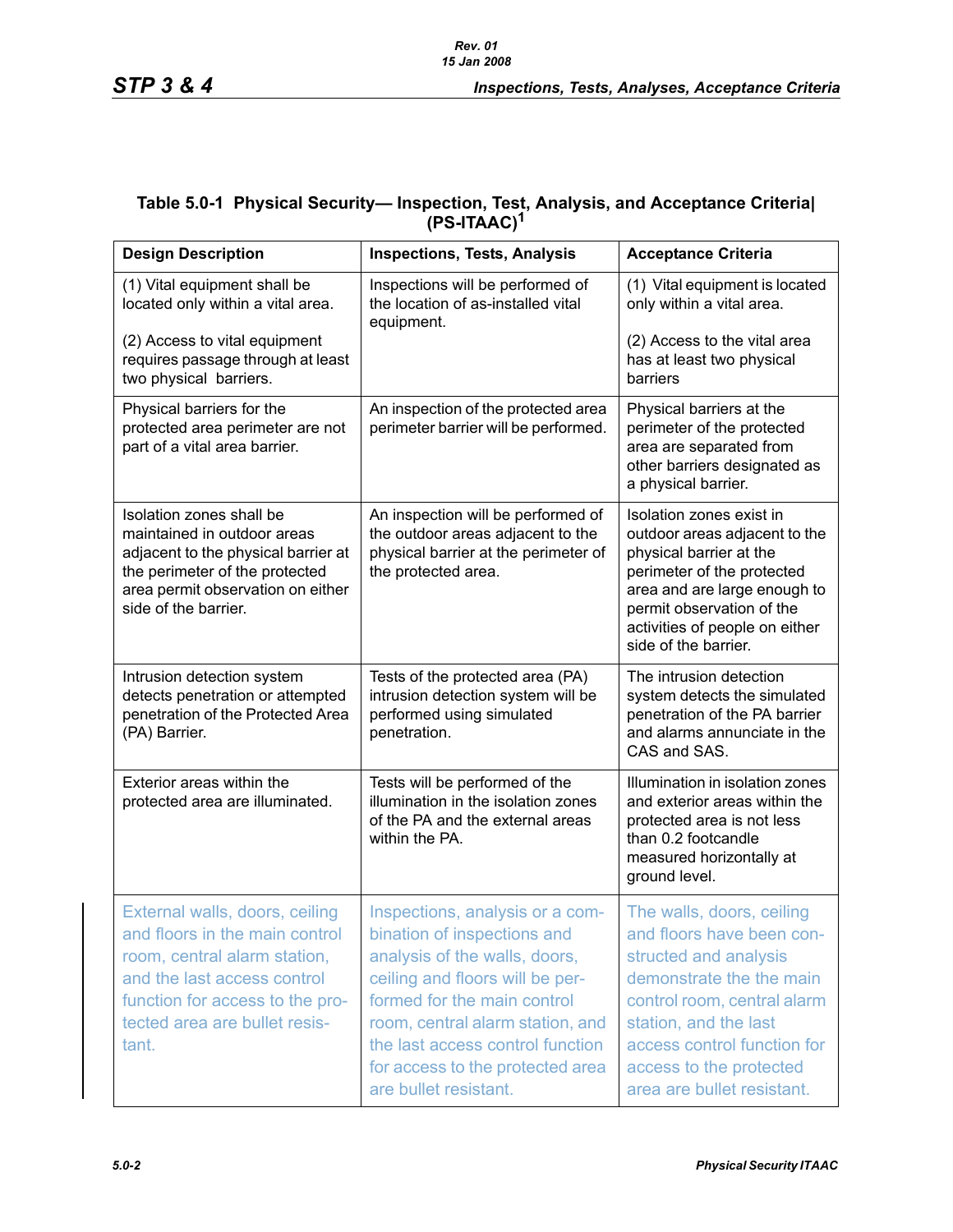| <b>Design Description</b>                                                                                                                                                                                                                   | <b>Inspections, Tests, Analysis</b>                                                                                                                                                       | <b>Acceptance Criteria</b>                                                                                                                                                                                                 |
|---------------------------------------------------------------------------------------------------------------------------------------------------------------------------------------------------------------------------------------------|-------------------------------------------------------------------------------------------------------------------------------------------------------------------------------------------|----------------------------------------------------------------------------------------------------------------------------------------------------------------------------------------------------------------------------|
| Vehicle barrier systems protect<br>against use of a land vehicle.                                                                                                                                                                           | Inspections, analysis or a<br>combination of inspections and<br>analysis of the systems will be<br>performed for vehicle control<br>measures, including vehicle barrier<br>systems.       | The vehicle control<br>measures.<br>including vehicle barrier<br>systems, have been<br>constructed and analysis<br>demonstrate the Vehicle<br>Barrier System is capable of<br>protecting against the land<br>vehicle bomb. |
| Personnel and vehicle control<br>into the protected area at access<br>points protect against the<br>intrusion of firearms, explosives<br>and incendiary devices.                                                                            | A test of the personnel search and<br>detection equipment and<br>procedures will be performed at<br>the PA boundry.                                                                       | Search and detection<br>equipment and procedures<br>identify firearms, explosives<br>and incendiary devices prior<br>to entering the Protected<br>Area.                                                                    |
| A picture badge identification<br>system exists.                                                                                                                                                                                            | A test of the numbered picture<br>badge identification system will be<br>performed using an unauthorized<br>picture badge.                                                                | The picture badge<br>identification system does not<br>allow access to the person<br>with the unauthorized picture<br>badge.                                                                                               |
| Unoccupied vital areas are<br>equipped with locks that can be<br>locked and alarmed, and<br>activated intrusion detection<br>systems that annunciate in<br>the Central and Secondary Alarm<br>Stations upon intrusion into a vital<br>area. | A combination of tests and<br>inspections will be performed of<br>access points to unoccupied vital<br>areas by personnel who attempt to<br>gain access to the unoccupied vital<br>areas. | (1) Access pionts to<br>unoccupied vital areas are<br>equipped with locks.<br>(2) The attempts to intrude in<br>the unoccupied vital areas<br>are detected and<br>annunciated in both the CAS<br>and SAS.                  |
| Alarm annunciation occurs in the<br>central alarm station and in at<br>least one other continuously<br>manned station not necessarily<br>onsite.                                                                                            | Tests of the installed detection<br>annunication systems will be<br>performed using simulated<br>intrusion.                                                                               | Upon simulated intrusion,<br>alarms annunciate in a<br>continuously manned central<br>alarm station located within<br>the protected area and in at<br>least one other continuously<br>manned station.                      |
| Secondary security power supply<br>system for alarm annunciator<br>equipment and non-portable<br>communications equipment is<br>located within a vital area.                                                                                | Inspections will be performed of<br>the location secondary security<br>power supply system and non-<br>portable communication<br>equipment.                                               | Onsite secondary power<br>supply systems for alarm<br>annunciator equipment and<br>non-portable<br>communications equipment<br>are located within a vital<br>area.                                                         |

## **Table 5.0-1 Physical Security— Inspection, Test, Analysis, and Acceptance Criteria| (PS-ITAAC)1 (Continued)**